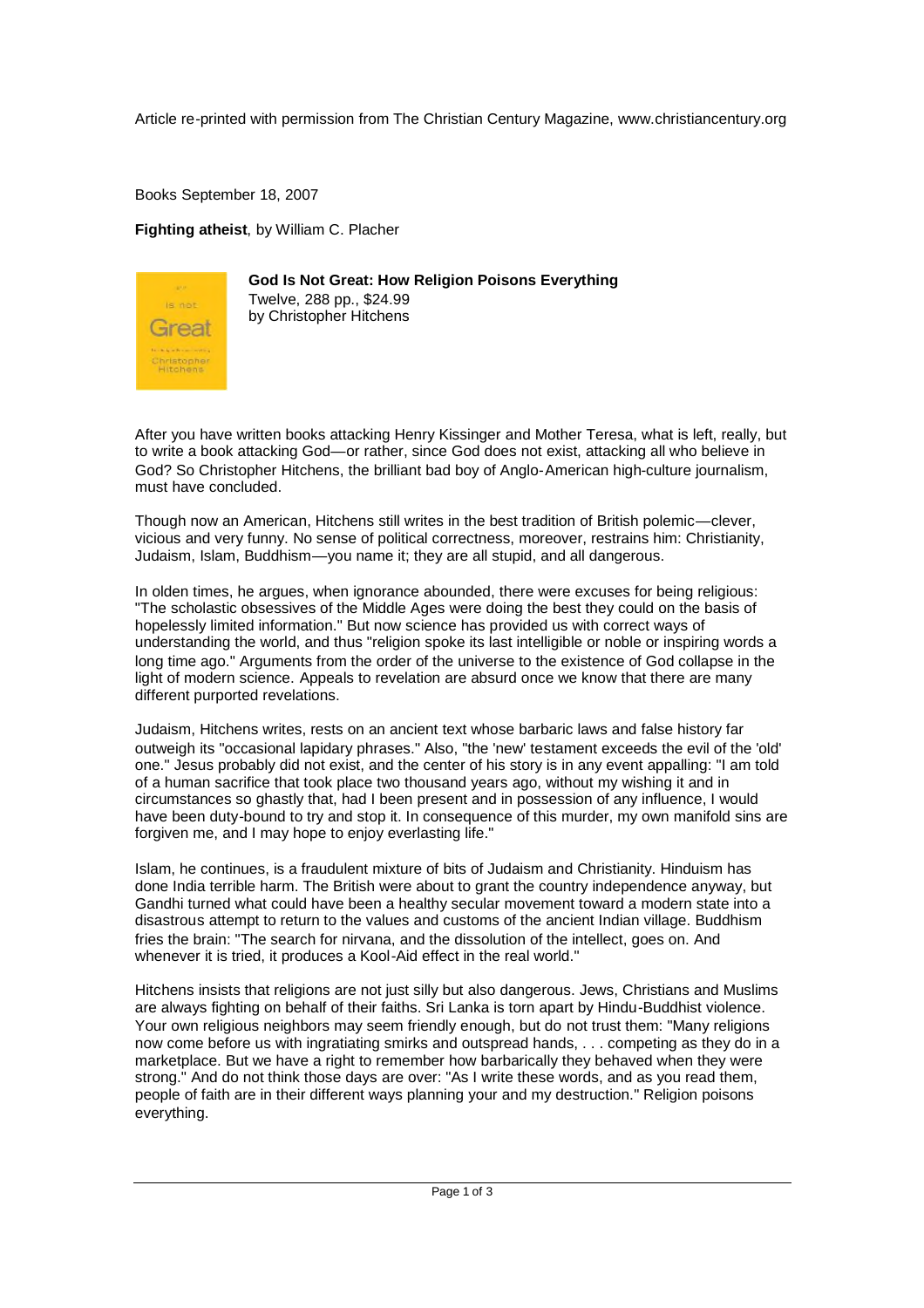## **God Is Not Great Book Review**

To be sure, religious folks do good as well as evil. Hitchens particularly admires Martin Luther King Jr. But at the core of what King taught, Hitchens maintains, were simple human values; King expressed them in Baptist sermons because that was the language shared by the people with whom he was communicating. On the other side of the ledger, Hitchens admits that nonreligious regimes, like Stalin's and Pol Pot's, can do terrible things. But they do so only to the extent that they become quasi-religions, with sacred texts, absolute authorities and measures for condemning heretics. "Totalitarian systems, whatever outward form they may take, are fundamentalist and, as we would now say, 'faith-based.'"

It would be hard to find the standard arguments against religion presented in livelier form than they are in *God Is Not Great*. The book reads quickly, and even for most religious people grunts of annoyance will be balanced by regular laughter. Hitchens has not forged such a successful career without knowing how to entertain. Nevertheless, this is a flawed and frustrating book.

First—how to say this politely?—it is full of mistakes. George Miller, we are told (actually it was William Miller), founded a new sect in upstate New York in the 1840s, but the group soon disappeared. More than 20 million Seventh-day Adventists will be surprised to hear it. Hitchens reports in an excited tone, "One of Professor Barton Ehrman's most astonishing findings is that the account of Jesus' resurrection in the Gospel of Mark was only added many years later." Well, it is Bart rather than Barton (names are not Hitchens's strong point), and scholars generally recognized long before Ehrman was born that the ending of Mark is a later addition.

T. S. Eliot was an Anglican rather than a Roman Catholic. The Talmud is not "the holy book in the longest continuous use." Solipsists are people who doubt the existence of a world outside themselves, not people who are ethically self-centered. The ontological argument is not even close to the silly syllogism described on page 265. Hitchens writes that it is "often said that Islam differs from other monotheisms in not having had a 'reformation,'" then he goes on to correct that claim. But sure enough, 11 pages earlier he himself had said, "Only in Islam has there been no reformation."

## And so on and so on.

The errors are particularly disturbing because so much of Hitchens's argument rests on statements that the Catholic Church teaches such and such, the archbishop of Canterbury said this, Muslims believe that. Most of these claims are simply unsupported assertions; when no sources are cited, one cannot help wondering if someone so sloppy with his facts might make up some of his quotations as well.

The second frustration of reading this book, at least for a theologian, is that its author seems not to have read any modern theology, or even to know that it exists. He does cite C. S. Lewis a few times and mentions Bonhoeffer with respect (implying that Bonhoeffer had stopped believing in God by the end), but in general his sources for contemporary Christianity are Pat Robertson, Billy Graham and Tim LaHaye. Of Barth or Tillich or Rahner—or their equivalents in other religious traditions—he has not a clue. When Hitchens wants to discuss modern interpretations of the Bible, he turns to Mel Gibson (really!).

Suppose I watched *Bill Nye the Science Guy* on TV, read the first three Web sites that popped up when I Googled "quantum mechanics," talked to the junior high science teacher who lives down the street, and then wrote a book about how superficial contemporary physics has become. Readers might reasonably protest that I should have read or interviewed some of today's leading physicists before jumping to such a conclusion.

Similarly, when Hitchens dramatically announces that parts of the Bible are not literally true, one wants to say that Origen figured that out and decided what to do about it roughly 1,800 years ago. Many theologians are thinking in interesting ways about the relation of science and faith. Thoughtful historians try to sort out how much of the inspiration of "religious warfare" has actually